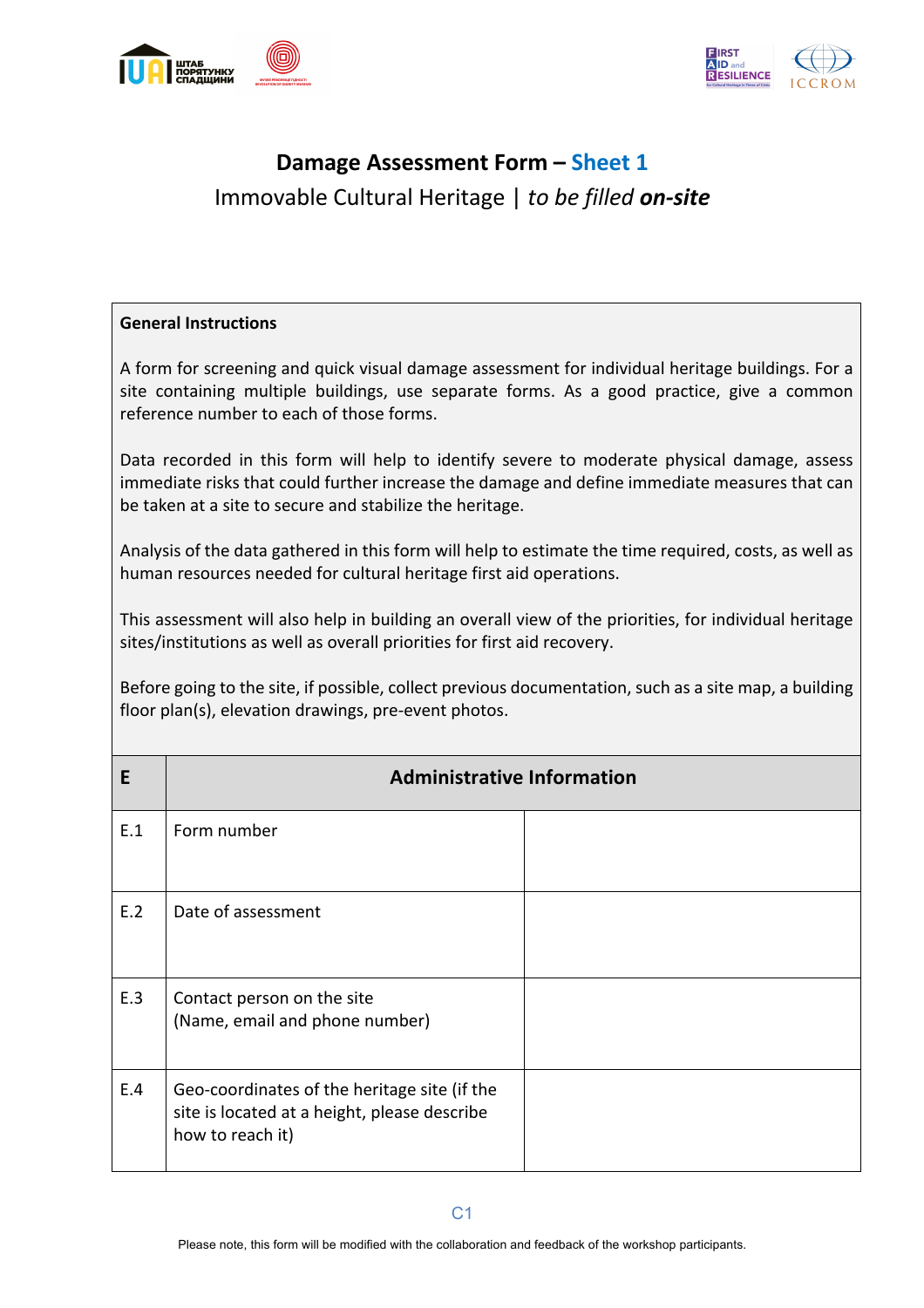



| E.5 | Site context                              | $\square$ Village/Town<br>$\square$ Countryside<br>$\Box$ Urban area<br>$\Box$ Industrial area<br>□ Other:                                                                                                                                    |
|-----|-------------------------------------------|-----------------------------------------------------------------------------------------------------------------------------------------------------------------------------------------------------------------------------------------------|
| E.6 | Number of buildings on the site           |                                                                                                                                                                                                                                               |
| E.7 | Owner of the site/building                | □ Government<br>$\square$ Private<br>□ Other:                                                                                                                                                                                                 |
| E.8 | What was the primary use of the building? | $\Box$ Religious<br>$\square$ Archive<br>$\Box$ Library<br>$\Box$ Museum<br>$\Box$ Archaeological<br>$\Box$ Residential<br>$\Box$ Theatre<br>□ Governmental<br>$\Box$ Hospital<br>$\Box$ Educational (school, university)<br>$\square$ Other: |
| E.9 | Number of floors/storeys                  |                                                                                                                                                                                                                                               |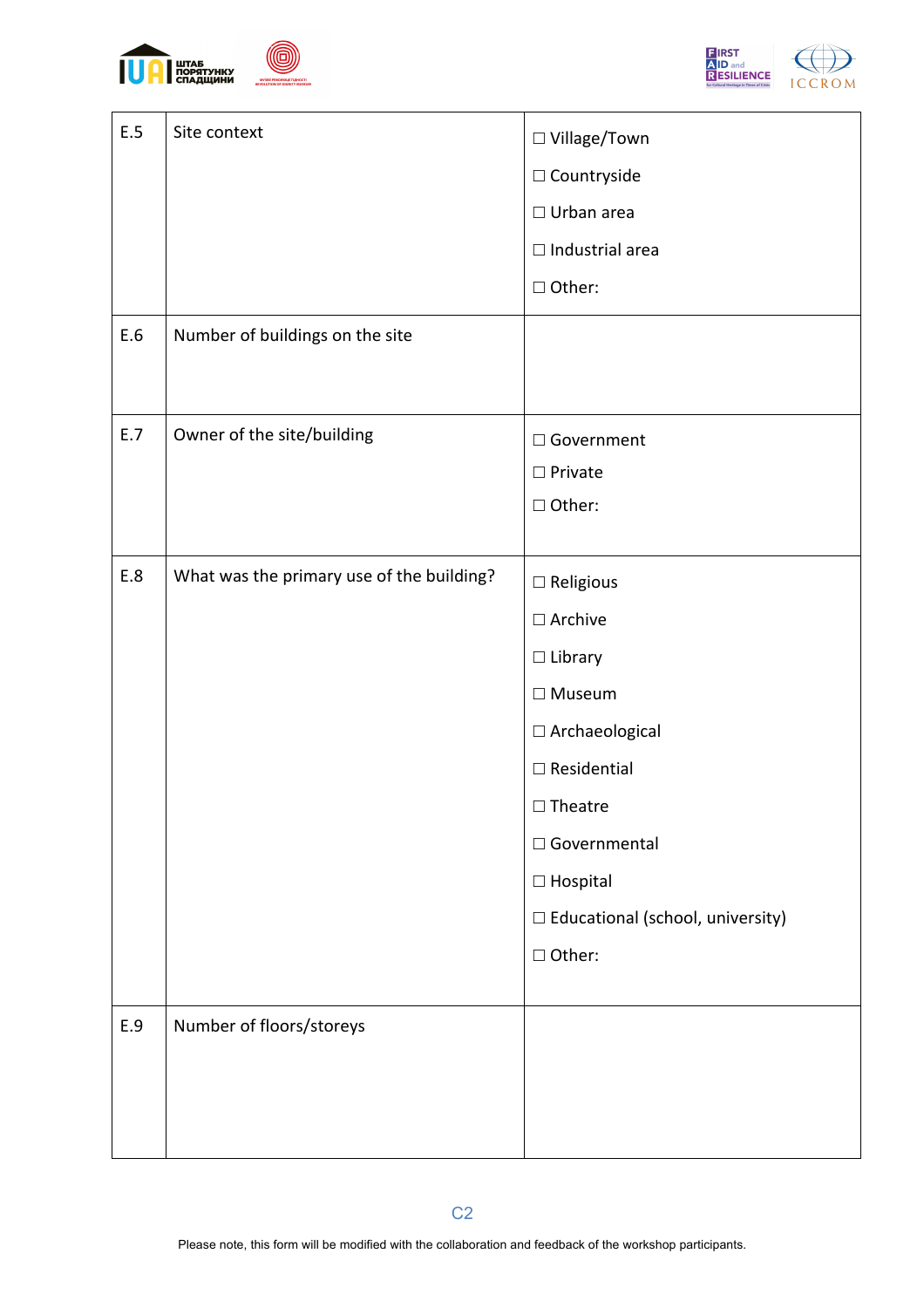



|      | <b>Overall Site Access and Damage to the Building</b>                                                                            |                                                                   |  |  |  |  |  |
|------|----------------------------------------------------------------------------------------------------------------------------------|-------------------------------------------------------------------|--|--|--|--|--|
| E.10 | Primary source of damage                                                                                                         | $\Box$ Bomb and bomb induced fire                                 |  |  |  |  |  |
|      |                                                                                                                                  | $\Box$ Artillery shelling                                         |  |  |  |  |  |
|      |                                                                                                                                  | $\Box$ Missile strike                                             |  |  |  |  |  |
|      |                                                                                                                                  | $\Box$ Extreme physical forces                                    |  |  |  |  |  |
|      |                                                                                                                                  | $\Box$ Other:                                                     |  |  |  |  |  |
| E.11 | Evaluate site access considering existing<br>routes.                                                                             | $\Box$ Many routes<br>$\Box$ Two routes<br>$\Box$ Dead-end street |  |  |  |  |  |
|      |                                                                                                                                  | $\Box$ Only pedestrians                                           |  |  |  |  |  |
|      |                                                                                                                                  | □ Other:                                                          |  |  |  |  |  |
|      | Also explain if these routes are open and not blocked in any way (Mark the functional access<br>roads on the site map):          |                                                                   |  |  |  |  |  |
| E.12 | Is there a parking space available for medium<br>to heavy vehicles?                                                              | $\square$ Yes<br>$\Box$ No                                        |  |  |  |  |  |
|      | If yes, how many vehicles can be parked in or around the site/building?                                                          |                                                                   |  |  |  |  |  |
| E.13 | Do you see any explosives and their<br>remnants around the site and/or blocking<br>the access to the building(s) to be assessed? | $\square$ Yes<br>$\Box$ No                                        |  |  |  |  |  |
| E.14 | Do you see debris which is not part of the<br>heritage site strewn around or blocking the<br>access to the building?             | $\square$ Yes<br>$\Box$ No                                        |  |  |  |  |  |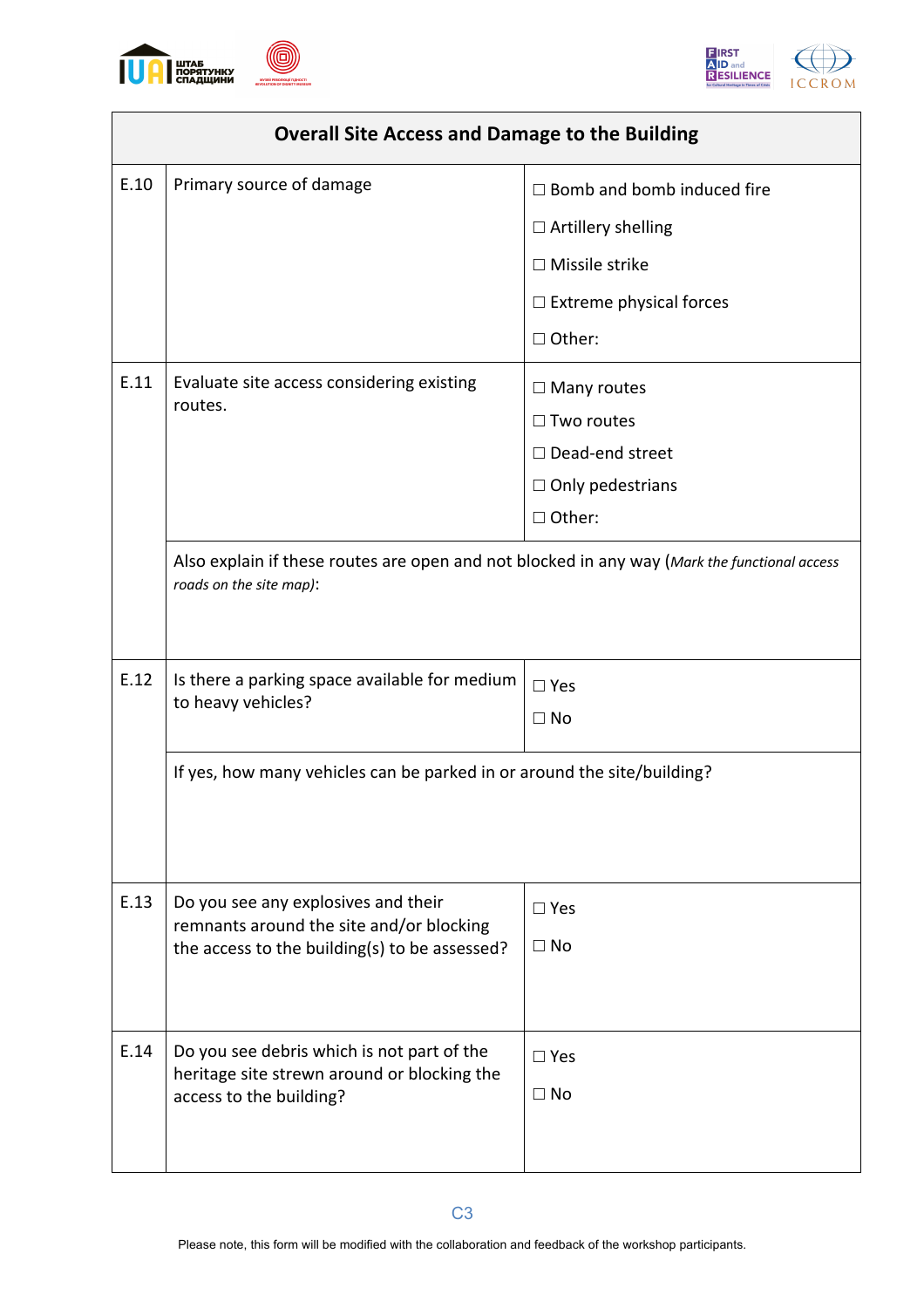



| E.15 | Area(s) that can be inspected                                                                                                                                                                                | $\Box$ Exterior only<br>$\Box$ Exterior and interior<br>$\Box$ Other:                                                 |
|------|--------------------------------------------------------------------------------------------------------------------------------------------------------------------------------------------------------------|-----------------------------------------------------------------------------------------------------------------------|
| E.16 | Number of building entry and exit points<br>(Mark also with photo references)                                                                                                                                |                                                                                                                       |
| E.17 | Specify which entry and exit points can be used (Mark the functional entry and exit points on the<br>site map/building floor plan)                                                                           |                                                                                                                       |
| E.18 | <b>Building characteristics</b>                                                                                                                                                                              | $\Box$ Stand-alone<br>$\Box$ Part of a cluster<br>$\Box$ Shared wall with another structure<br>$\Box$ Corner building |
| E.19 | Please take a photo of the building. Mark its location on the site map or a building floor<br>plan, if available, as Photo number 1. See instructions on how to make a site map or a<br>building floor plan. |                                                                                                                       |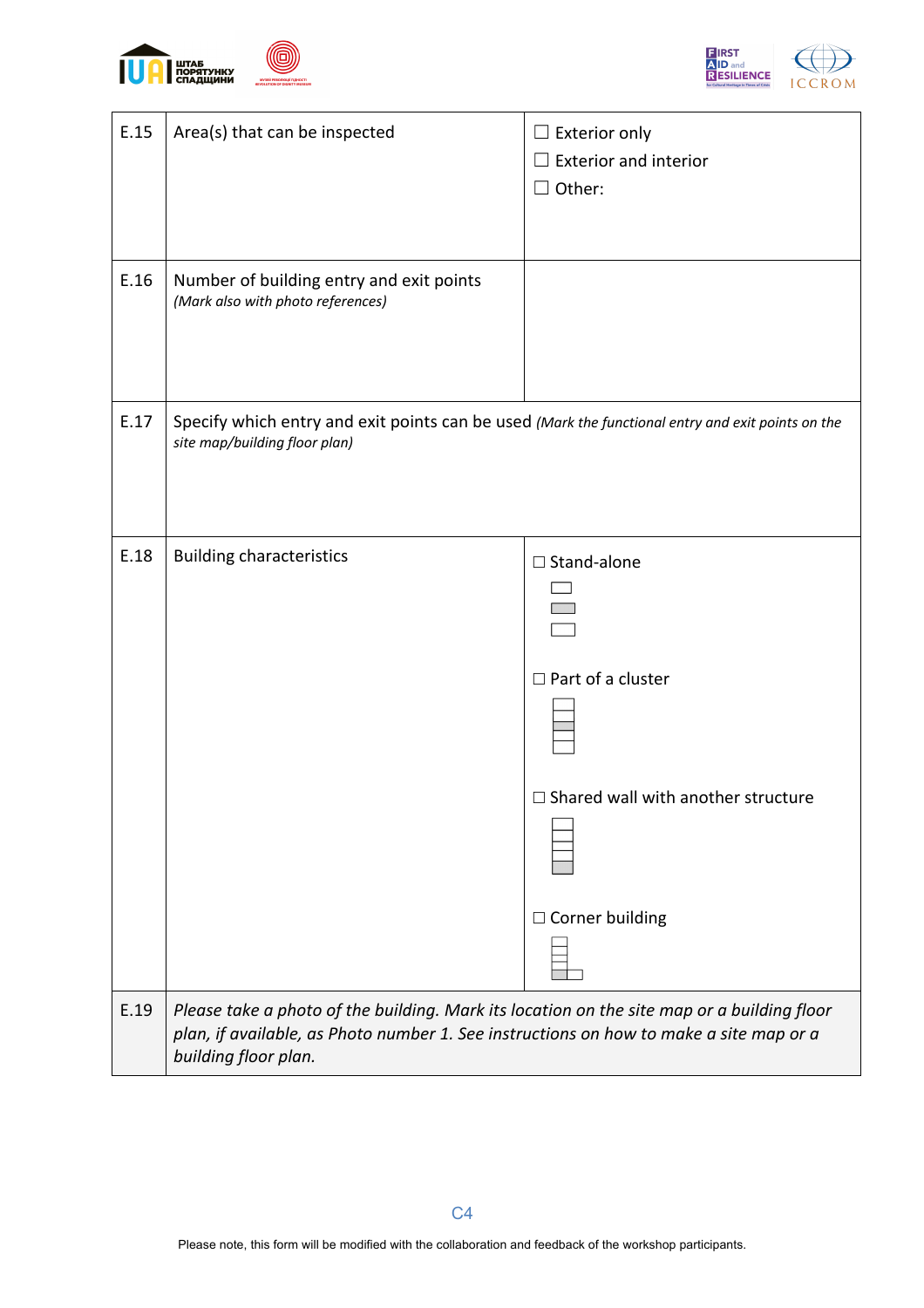



| E.20 | Material and construction system                                                                                                    | $\Box$ Stone masonry (load bearing)                                          |  |  |  |  |  |
|------|-------------------------------------------------------------------------------------------------------------------------------------|------------------------------------------------------------------------------|--|--|--|--|--|
|      |                                                                                                                                     | $\Box$ Brick masonry (load bearing)                                          |  |  |  |  |  |
|      |                                                                                                                                     | $\Box$ Reinforced concrete (column and<br>beans)                             |  |  |  |  |  |
|      |                                                                                                                                     | $\Box$ Unreinforced concrete block masonry                                   |  |  |  |  |  |
|      |                                                                                                                                     | □ Wooden construction                                                        |  |  |  |  |  |
|      |                                                                                                                                     | $\Box$ Steel structures                                                      |  |  |  |  |  |
|      |                                                                                                                                     | $\Box$ Other:                                                                |  |  |  |  |  |
| E.21 | Number of floors/storeys                                                                                                            |                                                                              |  |  |  |  |  |
|      |                                                                                                                                     |                                                                              |  |  |  |  |  |
|      | If it is a multi-storey building, list the floors that you can safely access (e.g. first floor,<br>second floor, terrace, etc.):    |                                                                              |  |  |  |  |  |
|      |                                                                                                                                     |                                                                              |  |  |  |  |  |
| E.22 | Which of the building utilities are available<br>and functional?                                                                    | $\Box$ Water                                                                 |  |  |  |  |  |
|      |                                                                                                                                     | $\Box$ Gas                                                                   |  |  |  |  |  |
|      |                                                                                                                                     | $\Box$ Electricity                                                           |  |  |  |  |  |
| E.23 | What is the overall degree of damage to the<br>building                                                                             | $\Box$ Severe (heavy structural damage, very<br>heavy non-structural damage) |  |  |  |  |  |
|      |                                                                                                                                     | □ Moderate (moderate structural                                              |  |  |  |  |  |
|      |                                                                                                                                     | damage, heavy non-structural damage)                                         |  |  |  |  |  |
|      |                                                                                                                                     | $\Box$ Minor (slight structural damage,                                      |  |  |  |  |  |
|      |                                                                                                                                     | moderate non-structural damage)                                              |  |  |  |  |  |
|      |                                                                                                                                     | $\Box$ Destruction (total or near total<br>collapse/damage)                  |  |  |  |  |  |
| E.24 | Please take a photo of the entry and exit points. Mark its location on the site map/floor<br>plan, if available, as Photo number 3. |                                                                              |  |  |  |  |  |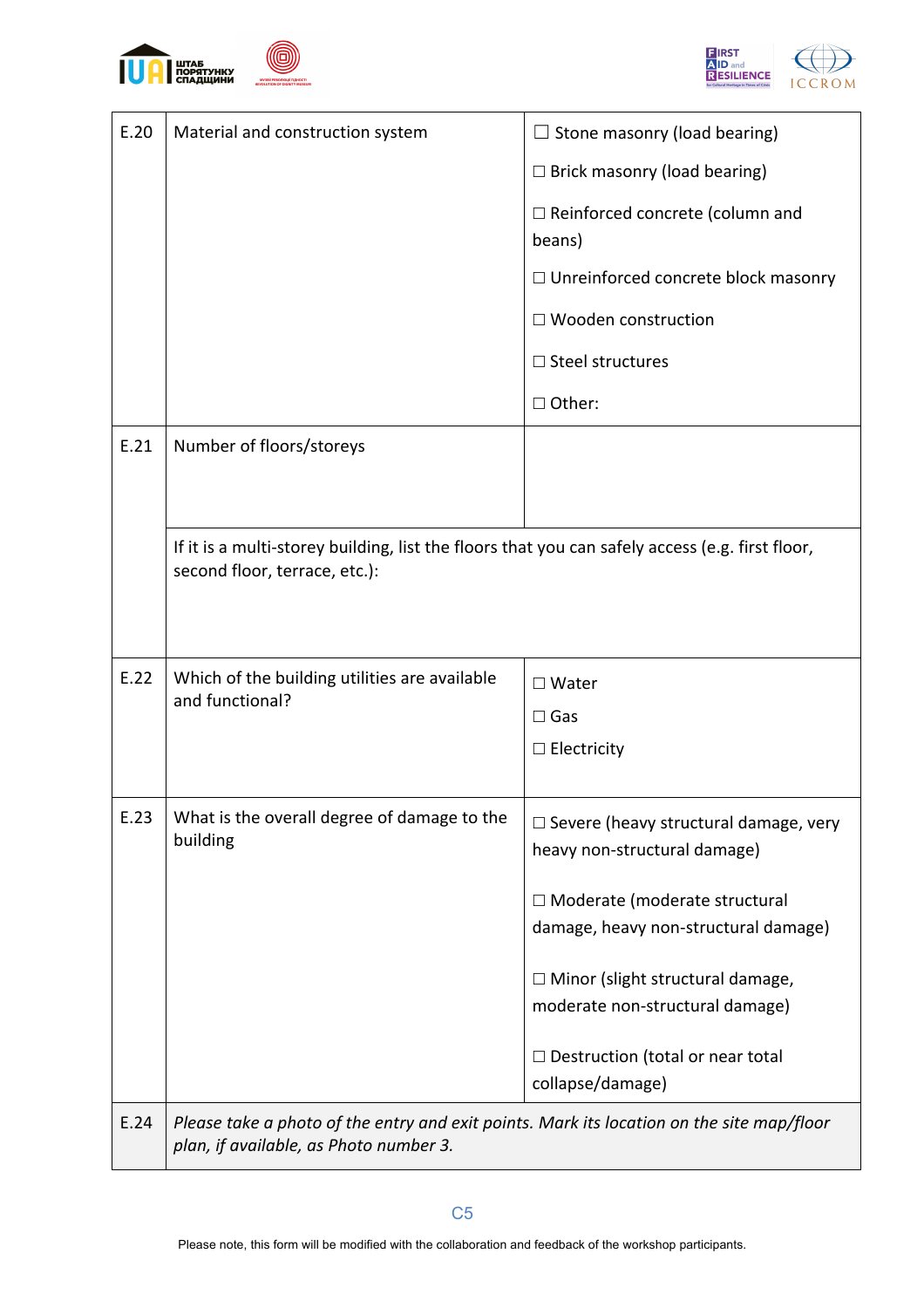



| E.25                                 |                            | Type of damage to the building                                                               | $\Box$ Structural<br>$\Box$ Non-structural                                               |                                                                                                                                                               |  |  |  |  |  |  |
|--------------------------------------|----------------------------|----------------------------------------------------------------------------------------------|------------------------------------------------------------------------------------------|---------------------------------------------------------------------------------------------------------------------------------------------------------------|--|--|--|--|--|--|
| E.26                                 |                            |                                                                                              | Damage observed to the building (Structural and non-structural)                          |                                                                                                                                                               |  |  |  |  |  |  |
| Damage<br><b>Building</b><br>element |                            | <b>Severe</b><br>(heavy<br>structural<br>damage, very<br>heavy non-<br>structural<br>damage) | <b>Moderate</b><br>(moderate<br>structural<br>damage, heavy<br>non-structural<br>damage) | <b>Minor</b><br><b>Destruction</b><br>(slight structural<br>(total or near total<br>collapse/<br>damage,<br>moderate non-<br>damage)<br>structural<br>damage) |  |  |  |  |  |  |
|                                      | <b>Structural Elements</b> |                                                                                              |                                                                                          |                                                                                                                                                               |  |  |  |  |  |  |
|                                      | Foundation                 |                                                                                              | - 1                                                                                      |                                                                                                                                                               |  |  |  |  |  |  |
| Wall                                 |                            | $\overline{\phantom{a}}$                                                                     | - 1                                                                                      | $\blacksquare$                                                                                                                                                |  |  |  |  |  |  |
| Roof                                 |                            |                                                                                              |                                                                                          |                                                                                                                                                               |  |  |  |  |  |  |
| walls                                | Columns or<br>load bearing |                                                                                              |                                                                                          |                                                                                                                                                               |  |  |  |  |  |  |
| <b>Beams</b>                         |                            |                                                                                              |                                                                                          |                                                                                                                                                               |  |  |  |  |  |  |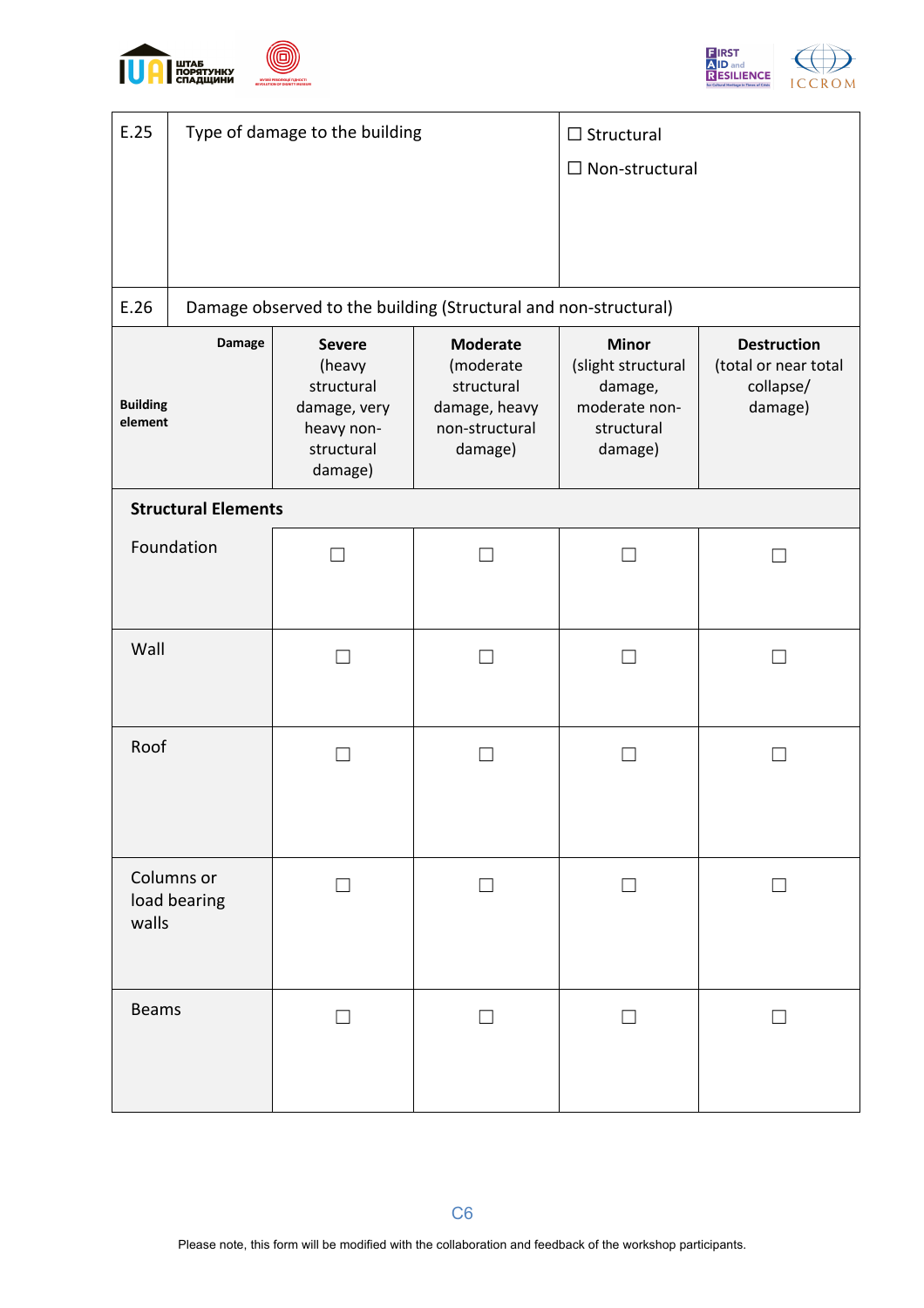





| Framing or<br>connection<br>elements                       |                |                |                          |                          |
|------------------------------------------------------------|----------------|----------------|--------------------------|--------------------------|
| Structural<br>facade bracings<br>(if visible)              | $\blacksquare$ | $\mathsf{L}$   | $\Box$                   | П                        |
| Roof vault or<br>truss and<br>bracing                      |                | $\blacksquare$ | П                        | $\Box$                   |
| Floor slabs                                                |                |                | $\overline{\phantom{a}}$ |                          |
| Domes (if any)                                             |                |                | $\Box$                   | $\overline{\phantom{a}}$ |
| <b>Buttresses</b>                                          |                |                |                          | $\mathcal{L}$            |
| Other structural<br>elements                               |                |                |                          | $\overline{\phantom{a}}$ |
| <b>Non-structural elements</b>                             |                |                |                          |                          |
| Overhanging<br>elements (e.g.<br>overhanging<br>balconies) | $\mathsf{L}$   | $\mathsf{L}$   | П                        | $\perp$                  |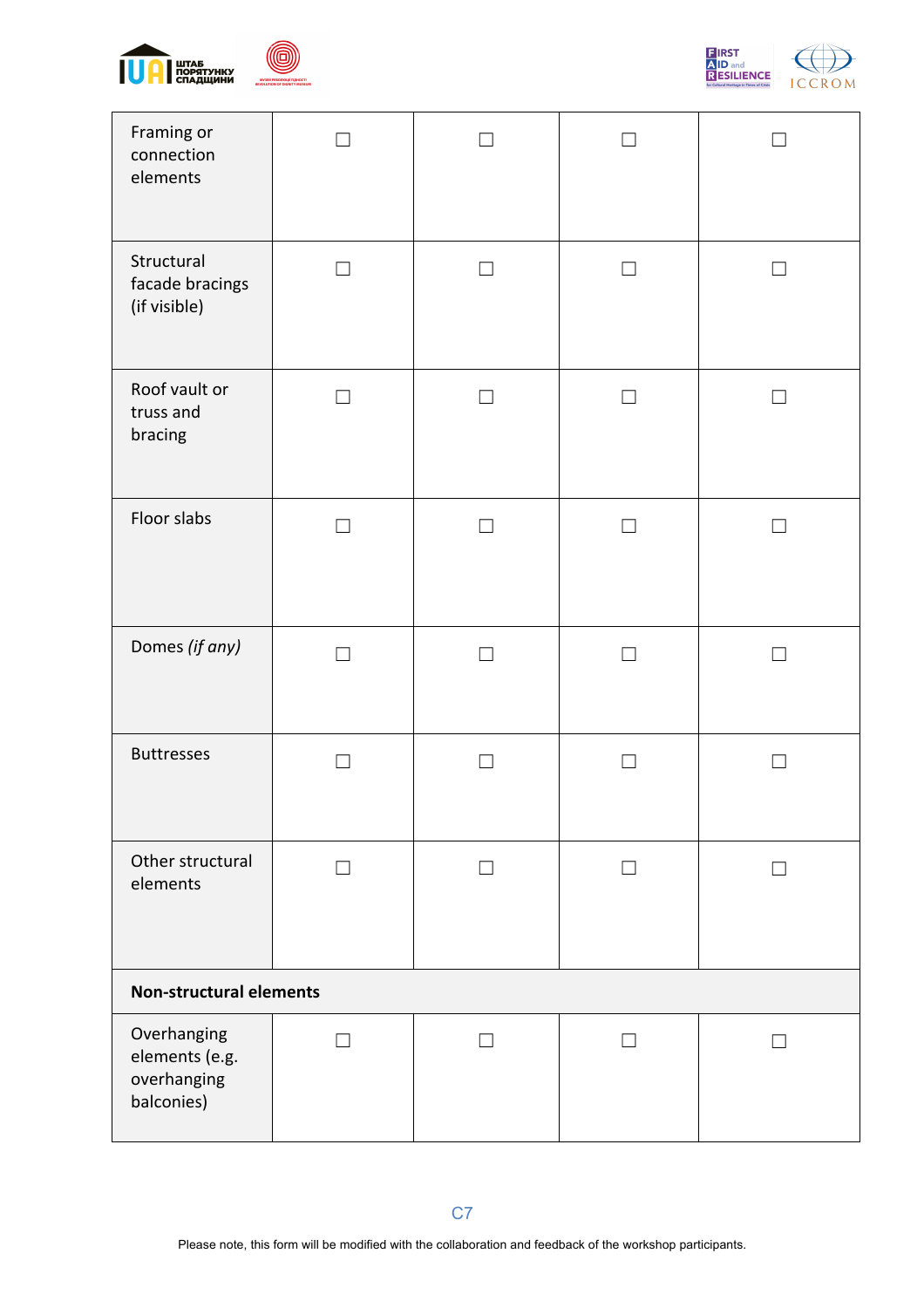





| Spires/<br>pinnacles                 |                          |                |                |                   |
|--------------------------------------|--------------------------|----------------|----------------|-------------------|
| <b>Bell Tower</b>                    | П                        | $\blacksquare$ | $\Box$         | $\vert \ \ \vert$ |
| Parapets and<br>lintels              | $\Box$                   | П              | $\Box$         | П                 |
| Cladding and<br>glazing<br>materials | $\mathcal{L}$            | $\mathcal{L}$  | $\blacksquare$ |                   |
| Frescoes and<br>wall paintings       | $\mathcal{L}$            |                | - 1            |                   |
| Doors                                | $\mathcal{A}$            |                | $\blacksquare$ |                   |
| Windows                              |                          |                |                |                   |
| Staircase                            | $\Box$                   | П              | $\Box$         | $\perp$           |
| Partition walls                      | $\Box$                   | $\mathcal{L}$  | $\blacksquare$ | $\vert \ \ \vert$ |
| <b>Historical floor</b><br>tiles     | $\overline{\phantom{a}}$ | $\Box$         | $\Box$         | $\perp$           |

C8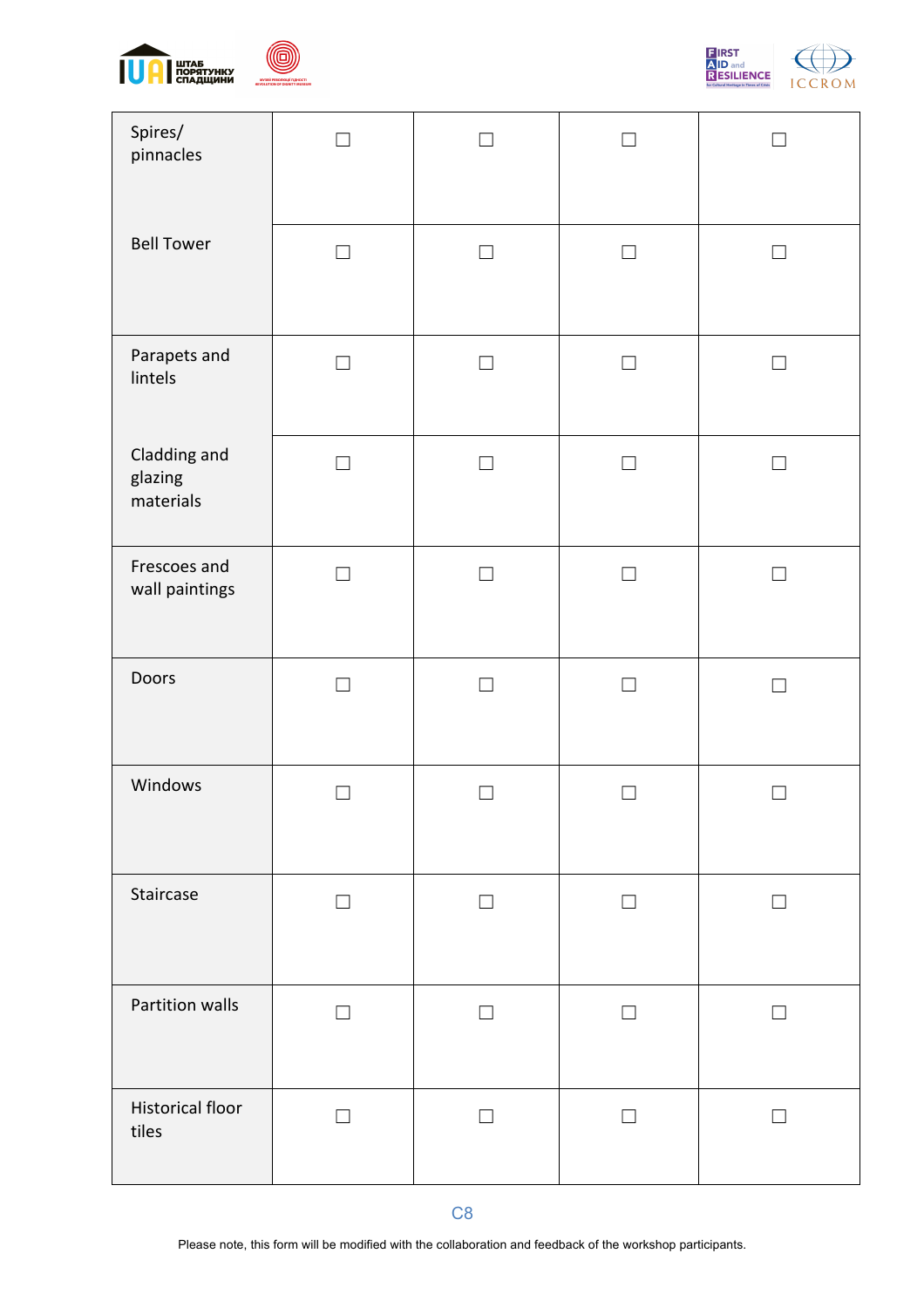



|                        | Decorative<br>elements (false<br>ceilings, wall<br>paintings,<br>mouldings, light<br>fixtures etc.)                   |  |                                                                                                                                                                                                                                              |                                                                                                                                              |  |  |  |  |
|------------------------|-----------------------------------------------------------------------------------------------------------------------|--|----------------------------------------------------------------------------------------------------------------------------------------------------------------------------------------------------------------------------------------------|----------------------------------------------------------------------------------------------------------------------------------------------|--|--|--|--|
| shelves                | Showcases/                                                                                                            |  |                                                                                                                                                                                                                                              |                                                                                                                                              |  |  |  |  |
| fixtures               | Plumbing                                                                                                              |  |                                                                                                                                                                                                                                              | $\overline{\phantom{0}}$                                                                                                                     |  |  |  |  |
| Electrical<br>fixtures |                                                                                                                       |  |                                                                                                                                                                                                                                              | ┓                                                                                                                                            |  |  |  |  |
|                        | Other non-<br>structural<br>elements                                                                                  |  |                                                                                                                                                                                                                                              |                                                                                                                                              |  |  |  |  |
| Others:                |                                                                                                                       |  |                                                                                                                                                                                                                                              |                                                                                                                                              |  |  |  |  |
| E.27                   |                                                                                                                       |  | Please take a photo of the damage to the elements, especially if marker severe $-e.g.$<br>exposed structural elements, broken fixtures, large cracks, etc. Mark its location on the<br>site map/floor plan, if available, as Photo number 4. |                                                                                                                                              |  |  |  |  |
| E.28                   |                                                                                                                       |  | Are there any secondary risks to be considered?                                                                                                                                                                                              |                                                                                                                                              |  |  |  |  |
|                        | <b>Fire</b><br>$\Box$ Fire due to exposed<br>wiring/flammable<br>materials<br>$\Box$ Fire due to exposed<br>gas pipes |  | <b>Localized flooding</b><br>$\Box$ Roof collapse and flooding<br>$\Box$ Pipe burst and localized<br>flooding<br>$\Box$ Leakage/<br>water seepage                                                                                            | Vandalism<br>$\Box$ Vandalism and looting<br>$\Box$ Signs of intentional<br>destruction<br>$\square$ Deliberate or<br>indiscriminate bombing |  |  |  |  |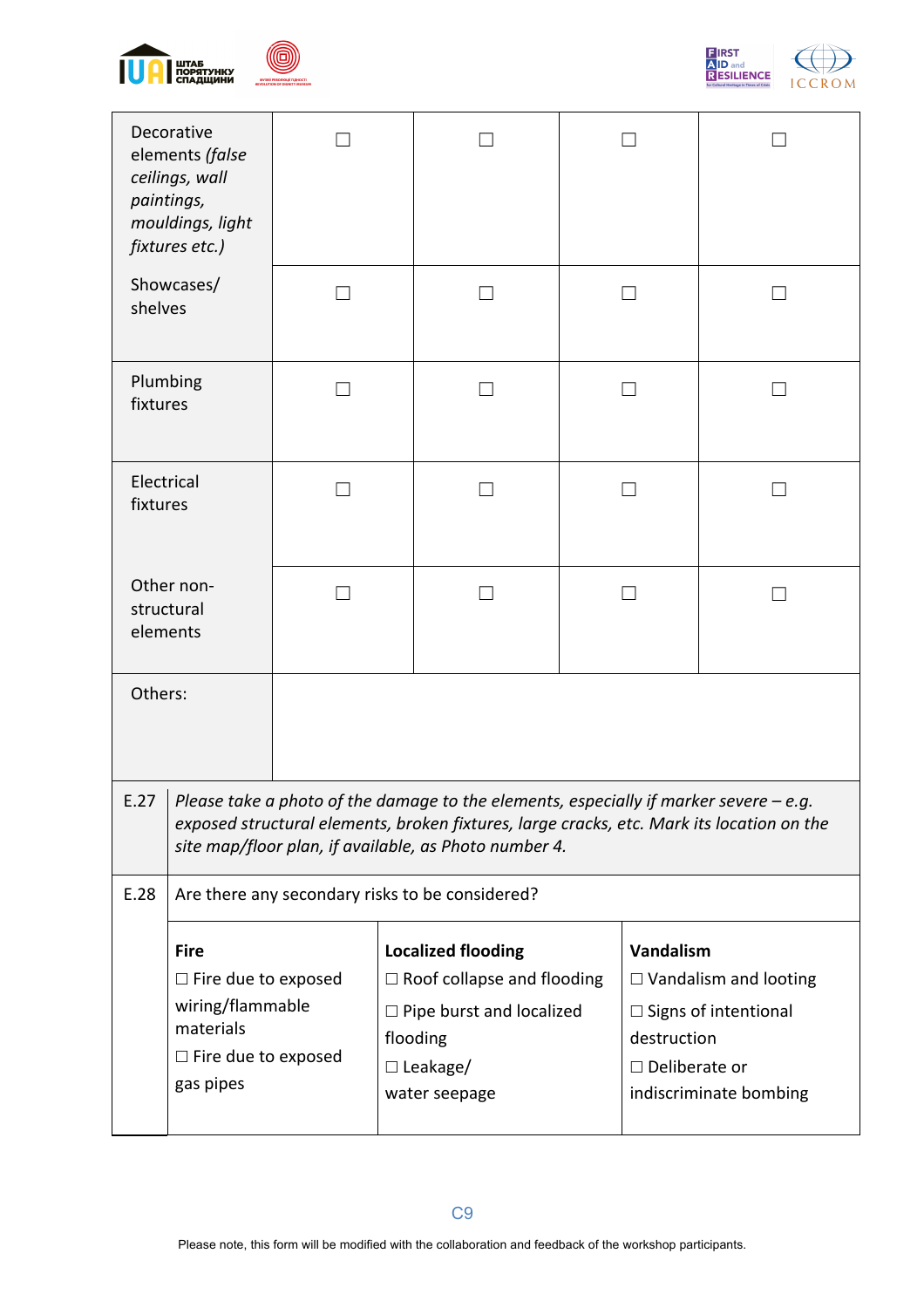



|      | <b>Physical damage</b><br>$\Box$ Shattered glass/shards<br>$\Box$ Partial building<br>collapse<br>$\Box$ Full building collapse<br>$\Box$ Landslides/fissures                                                                       | <b>Hazardous material and</b><br>waste:<br>$\Box$ Chemicals and toxic<br>materials/fumes<br>$\Box$ Pollutants<br>□ Other: |                                                                                                                                                                                                                                                                                                                                                                      | <b>Other hazards (list and</b><br>explain) |  |  |  |  |  |
|------|-------------------------------------------------------------------------------------------------------------------------------------------------------------------------------------------------------------------------------------|---------------------------------------------------------------------------------------------------------------------------|----------------------------------------------------------------------------------------------------------------------------------------------------------------------------------------------------------------------------------------------------------------------------------------------------------------------------------------------------------------------|--------------------------------------------|--|--|--|--|--|
| E.29 | List the immediate risks and corresponding<br>actions that need to be taken in order to<br>secure and stabilise the building. If possible,<br>also provide indicative costs for the actions,<br>in consultation with local experts. |                                                                                                                           | $\Box$ Removable of debris<br>$\Box$ Safe removal of unexploded ordinances<br>$\Box$ Emergency structural stabilization<br>$\Box$ Emergency non-structural stabilization<br>$\Box$ Salvage of heritage building<br>fragments/parts<br>$\Box$ Evacuation to another safe storage<br>$\Box$ Securing the site against future attack<br>$\Box$ Guard needed<br>□ Other: |                                            |  |  |  |  |  |
|      | Notes:                                                                                                                                                                                                                              |                                                                                                                           |                                                                                                                                                                                                                                                                                                                                                                      |                                            |  |  |  |  |  |